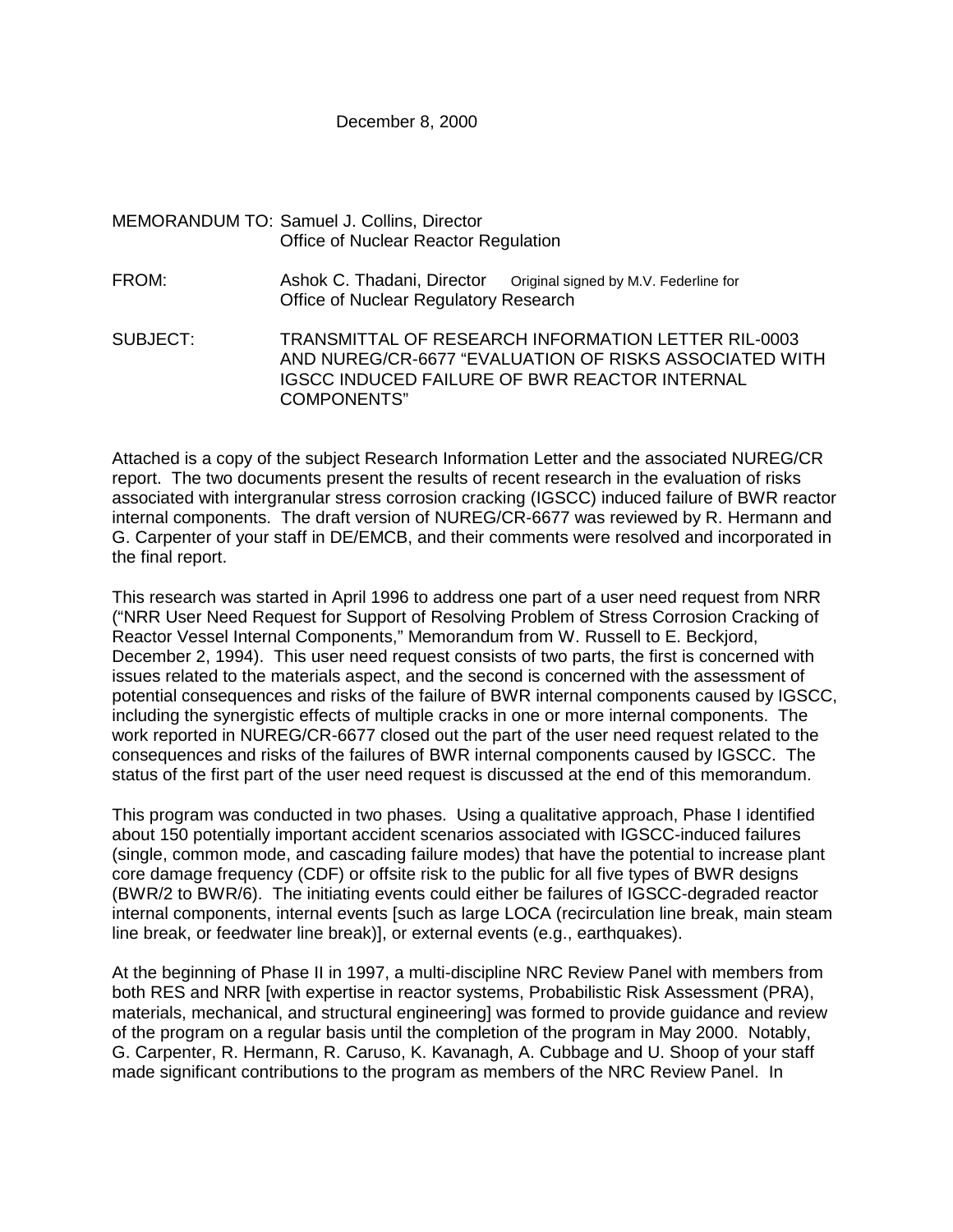Samuel J. Collins - 2 -

addition, two outside expert panels, one on Materials and one on Structural/PRA were also formed in 1997 to provide estimates on crack growth rates and to provide advice on structural/PRA methodologies and assumptions.

For Phase II of the program, a representative BWR/4 plant was chosen for further quantitative evaluation. A PRA screening criterion was used to reduce the number of scenarios to a more manageable number and to narrow the focus of attention to the potentially most important accident scenarios. The existing plant PRA model was modified to add branches to account for IGSCC-induced failures of BWR reactor internal components, and limited thermal-hydraulic analyses were performed for the large LOCA events. The effectiveness of crack detection in inspection, operating experience data on crack growth rates, as well as structural calculations were used to estimate the various probabilities associated with IGSCC-induced failures in this PRA study. In order to truly assess the consequences and risks associated with IGSCCinduced failures of BWR reactor internal components, the initiating events in Phase II considered not only IGSCC-induced failure of reactor internal components but also internal events (large LOCAs) and external events including design-basis and beyond-design-basis earthquakes.

The results of this program indicated that a number of BWR reactor internal components, such as the top guide, core plate, core spray system, jet pump, core shroud, and core shroud support, could potentially fail either in a common mode or cascading manner under an internal or external event (large LOCAs or earthquakes) if it were allowed to be severely degraded by IGSCC. These failures could lead to an increase in plant CDF on the magnitude of 5E-6/RY or higher.

Nonetheless, the increase in risk can be kept to an acceptable level through a proper aging management program [such as the BWR Vessel and Internals Project (BWRVIP) for inspecting, monitoring, evaluating, and repairing IGSCC-related degradation] and the associated regulatory oversight of this program. With the continued implementation of a robust aging management program (such as the BWRVIP) and the associated regulatory oversight, IGSCC in BWR internals can be identified, evaluated, and corrected in time to preclude undesirable increase in CDF (i.e., the increase in CDF will be less than 5E-6/RY).

Work is continuing on the part related to the materials aspect of the user need request, which includes the following issues to be addressed for both BWR and PWR internal structural components: (1) causes and mechanisms of intergranular cracking; (2) potential mitigation measures to limit the extent of cracking; (3) crack initiation and growth analysis including the potential development of through-wall cracks; (4) assessment of industry crack growth models; (5) flaw acceptance criteria; (6) post-weld heat treatment effects on crack initiation and growth; and (7) effectiveness of nondestructive examination methods in detecting and sizing cracks. Principally, the Environmentally Assisted Cracking (EAC) research program at the Argonne National Laboratory addresses the above issues.

Based on insights gained in the NUREG/CR-6677 risk study and emerging issues, our current and planned activities in the EAC program are as follows: Because of risk insights, lesser emphasis is placed on potential mitigation measures and flaw acceptance criteria in the BWR context. Mechanistic research on the effects of impurities and grain boundary structures, and data collection (from Japanese and EPRI programs) on weldments, will continue to address BWR problems with a focus to use what is known or can easily be learned in the BWR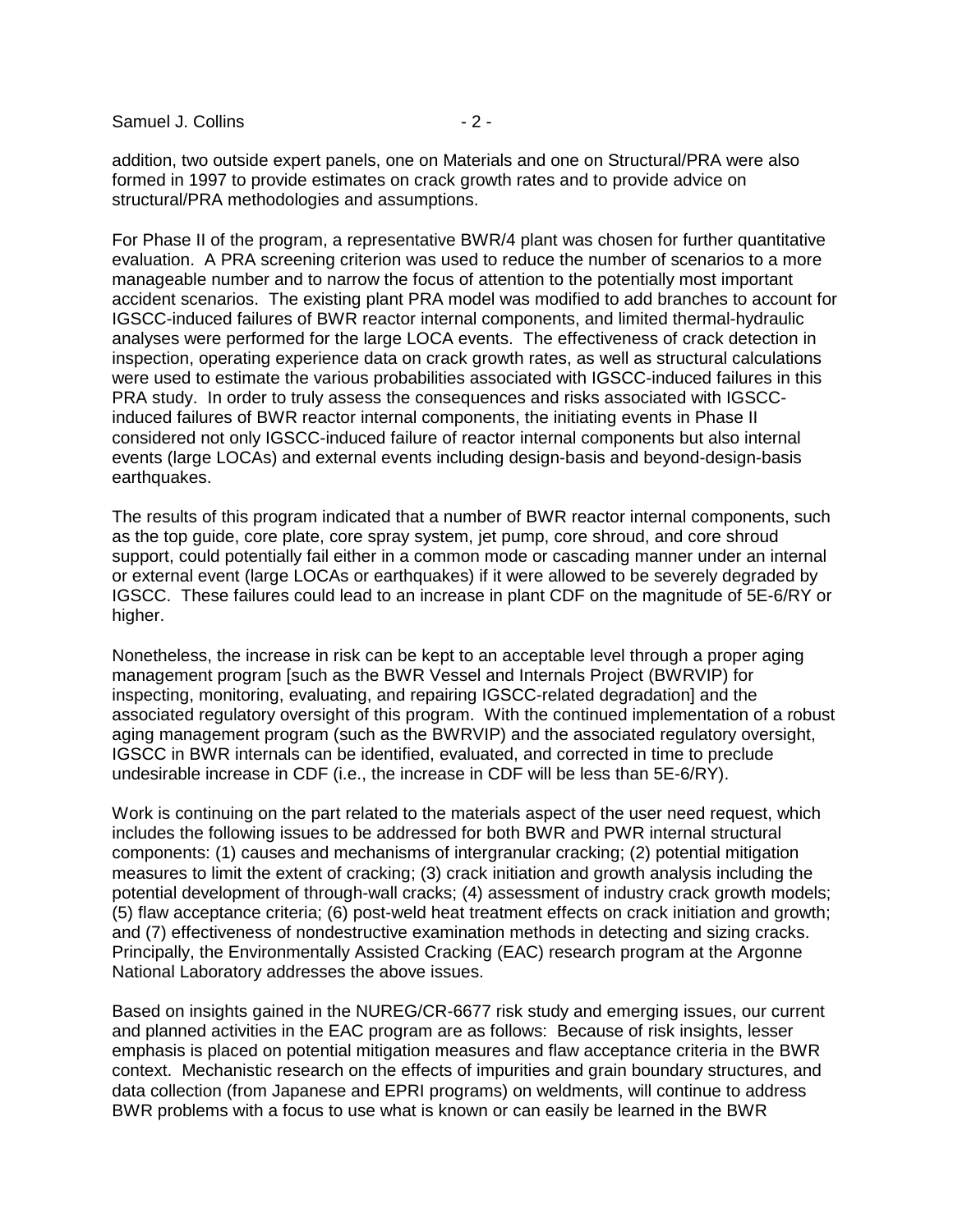Samuel J. Collins - 3 -

environment to help address the much more difficult problems in PWRs. Research on BWR cracking continues in a highly leveraged Cooperative IASCC Research Program with much of the financial support from the reactor operators. The research on crack growth models and on in-reactor crack detection and measurement continues. The interim results as well as results of completed tasks have been provided to EMEB/NRR as available.

Please contact Sher Bahadur (415-6010) for any questions on the enclosed RIL and NUREG/CR-6677. For the materials aspect of the user need request, please call Nilesh Chokshi (415-6013).

Attachments: As stated

cc: W. Travers

C. Paperiello F. Miraglia

 $\tilde{\mathbf{y}}$ 

Distribution:

| ERAB r/f         | T. Collins                              | P. Baranowsky     | U. Shoop  |
|------------------|-----------------------------------------|-------------------|-----------|
| <b>B.</b> Sheron | R. Barrett                              | F. Eltawila       | M. McNeil |
| J. Strosnider    | J. R. Johnson                           | H. Vandermolen    | R. Caruso |
| R. Wessman       | B. Boger                                | R. Hermann        | A. Cubba  |
| E. Imbro         | N. Chokshi                              | G. Carpenter (10) |           |
| G. Holahan       | T. King                                 | K. Kavanagh       |           |
|                  | Memo - Accession Number: ML003737731    |                   |           |
|                  | RIL-0003- Accession Number: ML003737705 |                   |           |

R. Caruso

A. Cubbage

# DOCUMENT NAME:g:\ERAB\tyc\RIL3MEMO \* SEE PREVIOUS CONCURRENCE

**To receive a copy of this document, indicate in the box: "C"** = Copy without enclosures **"E"** = Copy with enclosures **"N"** = No copy

| $\mathsf{L}$<br>⊤ ∩ ⊏<br>エしヒ | <b>RE</b><br>ERAB  | <b>RE</b><br>ERAB | $\Gamma$ $\Gamma$ $\tau$<br>υE<br>◡ | <b>RE</b><br><b>RAB</b> | <b>NRR</b><br>EMCB |
|------------------------------|--------------------|-------------------|-------------------------------------|-------------------------|--------------------|
| NAME                         | $\tau \wedge$<br>◡ | ╺                 | MM                                  | <b>MC</b>               | B<br>ັ             |
| DATE                         |                    |                   |                                     |                         |                    |

| $\ 0$<br>ICE | RE<br><b>DD</b> | D F<br>∣∖∟<br>◡ |  |  |
|--------------|-----------------|-----------------|--|--|
| NAME         |                 |                 |  |  |
| DATE         |                 |                 |  |  |

O ICIAL RECORD CO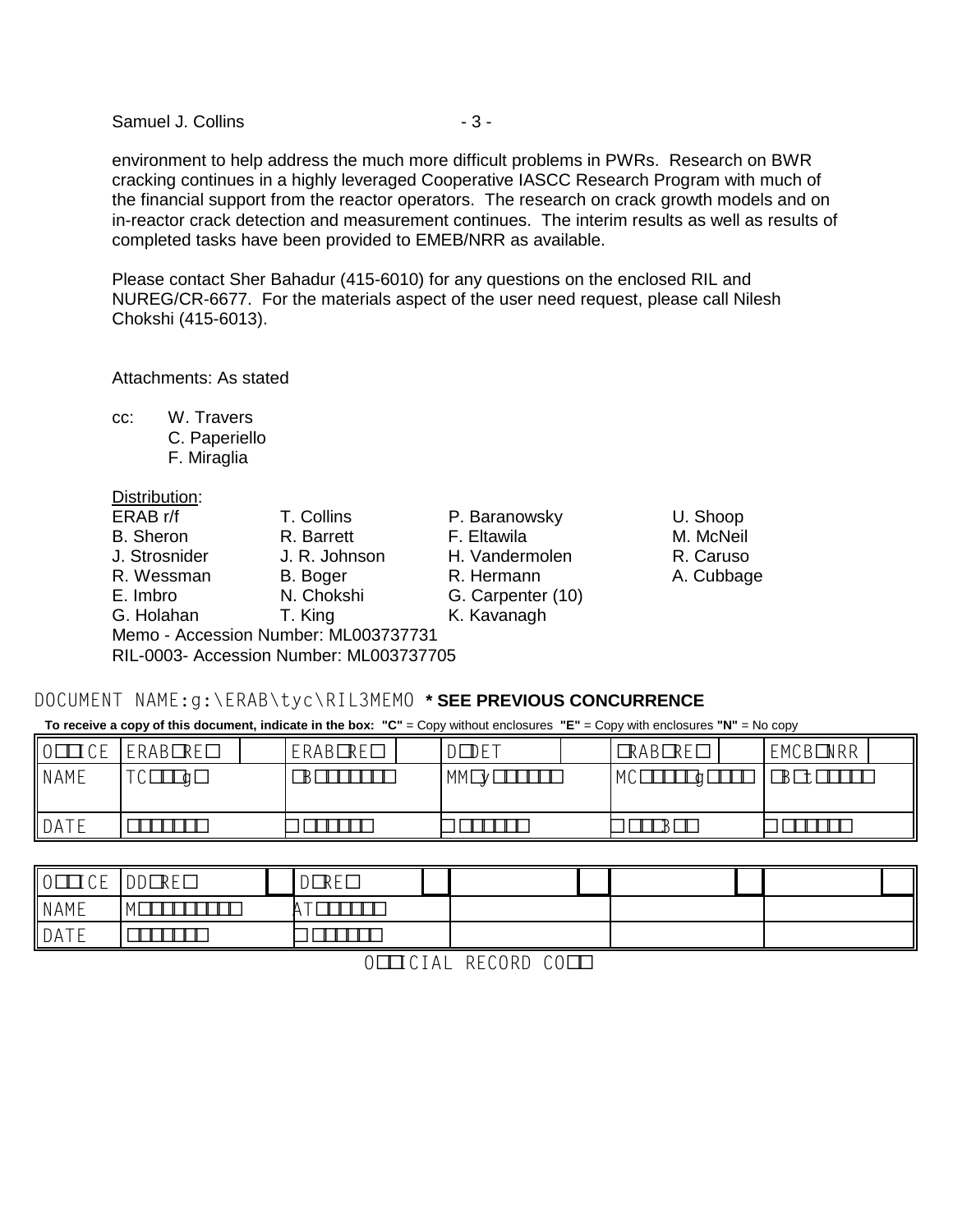## RESEARCH INFORMATION LETTER RIL-0003

## RISK ASSOCIATED WITH IGSCC-INDUCED FAILURE OF BWR REACTOR INTERNAL COMPONENTS

## Background

General Design Criteria 2 and 4 require that commercial nuclear reactor structures, systems, and components important to safety be designed to withstand the effects of natural phenomena, such as earthquakes, and the effects of postulated accidents, such as loss-ofcoolant accidents (LOCAs). Boiling water reactor (BWR) internal components were originally believed to have been designed to accommodate these requirements. However, intergranular stress corrosion cracking (IGSCC) degradation has been observed in a number of BWR reactor internal components, many of which are important to plant safety.

Although IGSCC of reactor internal components had been recognized for over 20 years, this phenomenon received increased attention, beginning when crack indications were reported at core shroud horizontal welds located in the beltline region of an overseas BWR in 1990. In response, General Electric (GE) issued RICSIL 054 (Reference 1) to all owners of GE BWRs. A visual inspection of a domestic BWR core shroud revealed crack indications at several horizontal welds in 1993, and the NRC promptly issued Information Notices (INs) 93-79, 94-42 (References 2, 3), and Generic Letter (GL) 94-03 (Reference 4). In GL 94-03, the NRC requested the group of licensees with BWRs susceptible to IGSCC degradation to inspect the core shrouds during their next outages, and to perform safety assessments to justify their interim operation. Subsequently in 1997, cracks at core shroud vertical welds were also detected in some of the domestic plants, and the NRC issued IN 97-17 (Reference 5).

In addition to the BWR core shroud degradation, other BWR reactor internal components, including shroud support access hole cover welds, jet pump hold-down beams, core spray systems, and top guides, have also been experiencing IGSCC degradation over the years. Some of the more recent NRC INs addressing components other than core shrouds are IN 92- 57 (Reference 6), IN 93-101 (Reference 7), and IN 95-17 (Reference 8). In response to NRC GL 94-03 and the increasing IGSCC cracking of BWR internal components discovered in the domestic plants, the BWR Vessel and Internals Project (BWRVIP) was formed by an association of utilities in June 1994 to address the BWR vessel and internals issues.

The number of different types of components that have experienced cracking has increased over the years. At the end of 1999, IGSCC degradation has been detected in at least 15 different types of BWR reactor internal components. To date, most of the safety concerns have been focused on core shroud degradation. However, it is recognized by the NRC that there is a need to assess the potential consequences and risks of the failure of BWR internal components caused by IGSCC, including the synergistic effects of multiple cracks in one or more internal components. This RES program was therefore established in response to a user need request from the NRR (Reference 9) to evaluate the potential safety consequences and risks associated with IGSCC-induced failures of BWR reactor internal components, both singly and in combination with the failure of other reactor internal components. Idaho National Engineering and Environmental Laboratory was selected as the contractor.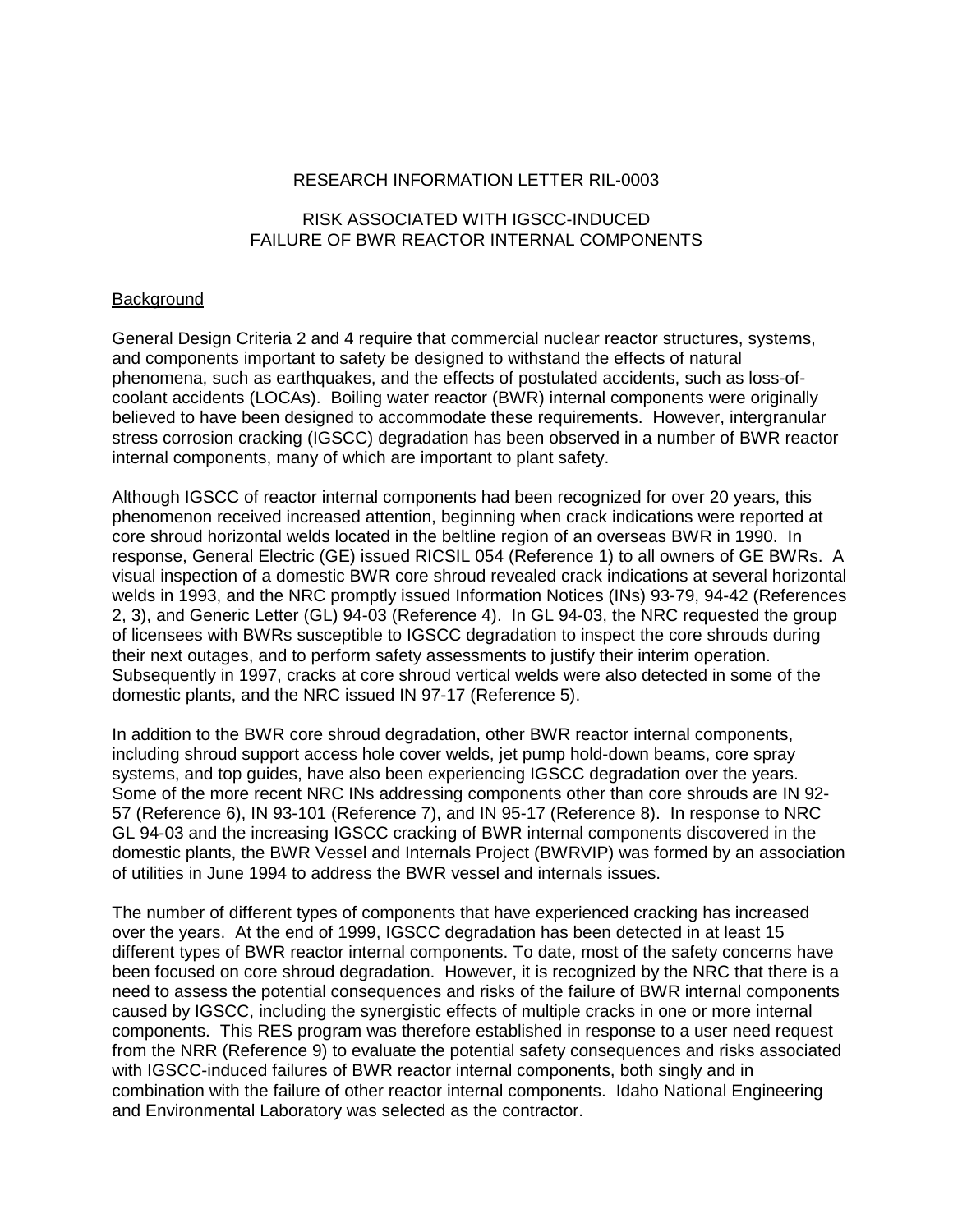#### Research Summary

The focus of this program is on the mechanical design of reactor internal components, potential failure locations, failure consequences (e.g., cascading effects), potential accident scenarios and the characterization of risk. The degradation mechanism considered is IGSCC.

This program was conducted in two phases. Phase I catalogued differences in reactor design and accident mitigation systems, reviewed aging management practices for BWR reactor internal components, and documented available information on degradation of BWR reactor internal components. Using a qualitative approach, Phase I also identified 148 potential important accident scenarios associated with IGSCC-induced failures (single, common mode, and cascading failure modes) that have the potential to increase plant core damage frequency (CDF) or offsite dose risk to the public for all five types of BWR designs (BWR/2 to BWR/6). The initiating events could either be failures of IGSCC-degraded internal components, or events such as large LOCAs (recirculation line break, main steam line break, or feedwater line break) or earthquakes.

Due to the large number of potential failures of reactor internal components and accident sequences, design diversity among the BWR reactor types, difficulty in estimating crack growth rates, and lack of failure data to assist in estimating probabilities, a multi-discipline NRC Review Panel with members from both RES and NRR [with expertise in reactor systems, Probabilistic Risk Assessment (PRA), materials, mechanical, and structural engineering] was formed to provide guidance and review for Phase II of the program on a regular basis. The scope of the Phase II program was first narrowed to investigate a representative single plant (a BWR/4 plant) with potential failure modes and risk consequences of a single component type (jet pumps). Based on Regulatory Guide 1.174 (Reference 10), a quantitative PRA screening criterion was developed and used to reduce the 148 potentially important accident scenarios to a more manageable number, and to narrow the focus to the most potentially important accident scenarios for further, more detailed, quantitative analysis. Two outside expert panels, one on Materials (Professors Gary S. Was and Roger W. Staehle) and one on Structural/PRA (Drs. Robert P. Kennedy and Robert J. Budnitz) were also formed to provide estimates on crack growth rates and to advise on structural/PRA methodology and assumptions. After completing the initial study for failure of jet pumps, the methodology was applied subsequently to include failure of other reactor internal components and the cascading effects. Phase II of the program was completed at the end of 1999.

A BWR/4 plant was chosen for the Phase II study because it represents the largest number (19) and the most typical of the total 36 BWR plants in service in the U.S. today. The existing plant PRA model was modified to add branches to account for IGSCC-induced failures of BWR reactor internal components, and limited thermal-hydraulic analyses were performed for the large LOCA events to determine the loads on the components. Inspection crack detection probabilities, crack growth rates, and structural calculations were used to provide estimates of probabilities as input to the PRA. In addition to single, common mode and cascading failure modes, uncertainty was also considered.

The last NRC Review Panel meeting of this RES program took place on February 8, 2000. After reviewing the findings of this program, the Panel agreed that this program has been successfully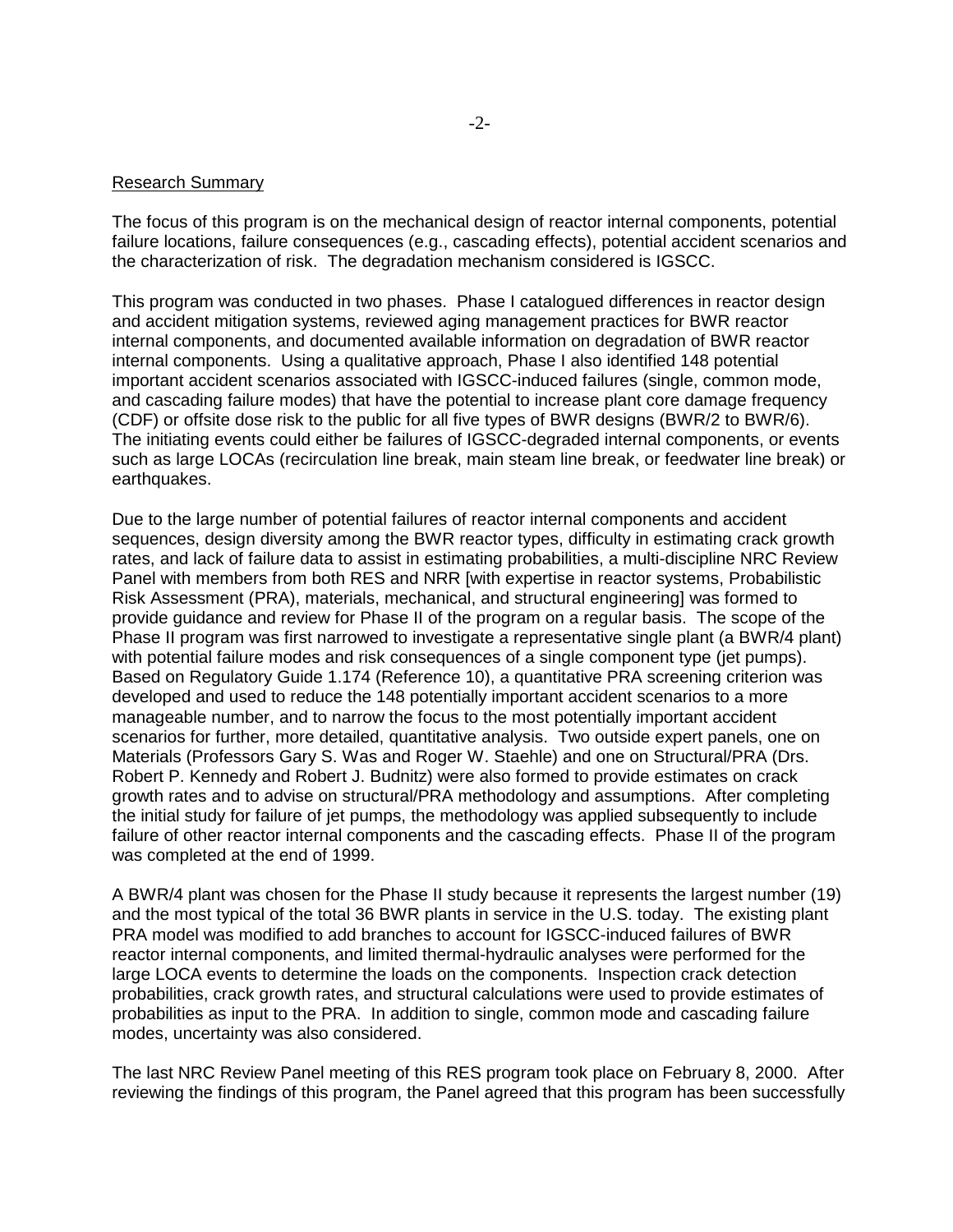completed and the original objective of the program has been met. The findings of this RES program was presented to the annual NRC/BWROG/BWRVIP management meeting on March 16, 2000. Subsequently, after the process of review, comments and the resolution of comments by the staff of RES and NRR, the final NUREG/CR-6677 report of this RES program (Reference 11) was published and issued in July 2000.

## Research Results

As mentioned above, this program was conducted in two phases. In Phase I, the qualitative evaluation of 148 potential important accident scenarios provided some insights related to the design of different BWR types that will have bearings on the consequences of the IGSCCinduced failures of BWR internal components. One insight was the locations of emergency coolant water injection as BWR designs changed over the years during which the BWR/2 through BWR/6 lines were developed. Whereas each design has adequate provision for emergency core cooling, should a beyond-design-basis accident occur that includes an IGSCCinduced failure of a reactor internal component, some designs would provide greater safety margins (lower probability of core damage) than others. These can be summarized as follows:

1) Of the internal and external initiating events considered (LOCAs and earthquakes), the recirculation line break potentially creates more safety concerns than any other event, due to the necessity of maintaining the two-thirds core reflood capability and the loss of low pressure coolant injection (LPCI) in BWR/3s and 4s (since LPCI injects water from the suppression pool into the reactor core through the recirculation line, and one of the LPCI trains would not function properly under the recirculation line break event).

2) The BWR/2s, 3s, and 4s typically do not have multiple-redundant emergency core cooling (ECC) injection inside the core shroud beyond that provided by core spray (two independent lines). This reduces the number of ECC options available to the plant operator when various accident situations arise. BWR/5s and 6s have a single high pressure core spray (HPCS), a single LPCS, and three independent LPCI lines, one of which injects inside the core shroud. Thus, the later BWR designs (5s and 6s) have been improved in certain safety design aspects.

3) The BWR/2s do not have a LPCI system (no low-pressure ECC flood capability) which reduces the ECC options for accident mitigation. The BWR/2s rely on two trains of core spray for emergency core cooling.

In Phase II, the scope of the study was narrowed down to a representative single BWR/4 plant. This Phase was divided into two parts: a jet pump study to fully develop methodologies for the estimation of structural fragilities and modeling of PRA with the consideration of degradation of jet pump subcomponents, and a second study to apply this methodology to include failure of other reactor internal components and the cascading effects. Since IGSCC has been detected at many locations in BWR reactor internal components, and IGSCC cracking is expected to continue as the U.S. BWR plants age, this program assigned the probability of 1 for developing IGSCC cracks in IGSCC-susceptible reactor internal components. In order to truly assess the potential consequences and risks associated with IGSCC-induced failures of BWR reactor internal components, the initiating events considered not only IGSCC-induced failure of internal components and large LOCAs, but also both design-basis and beyond-design-basis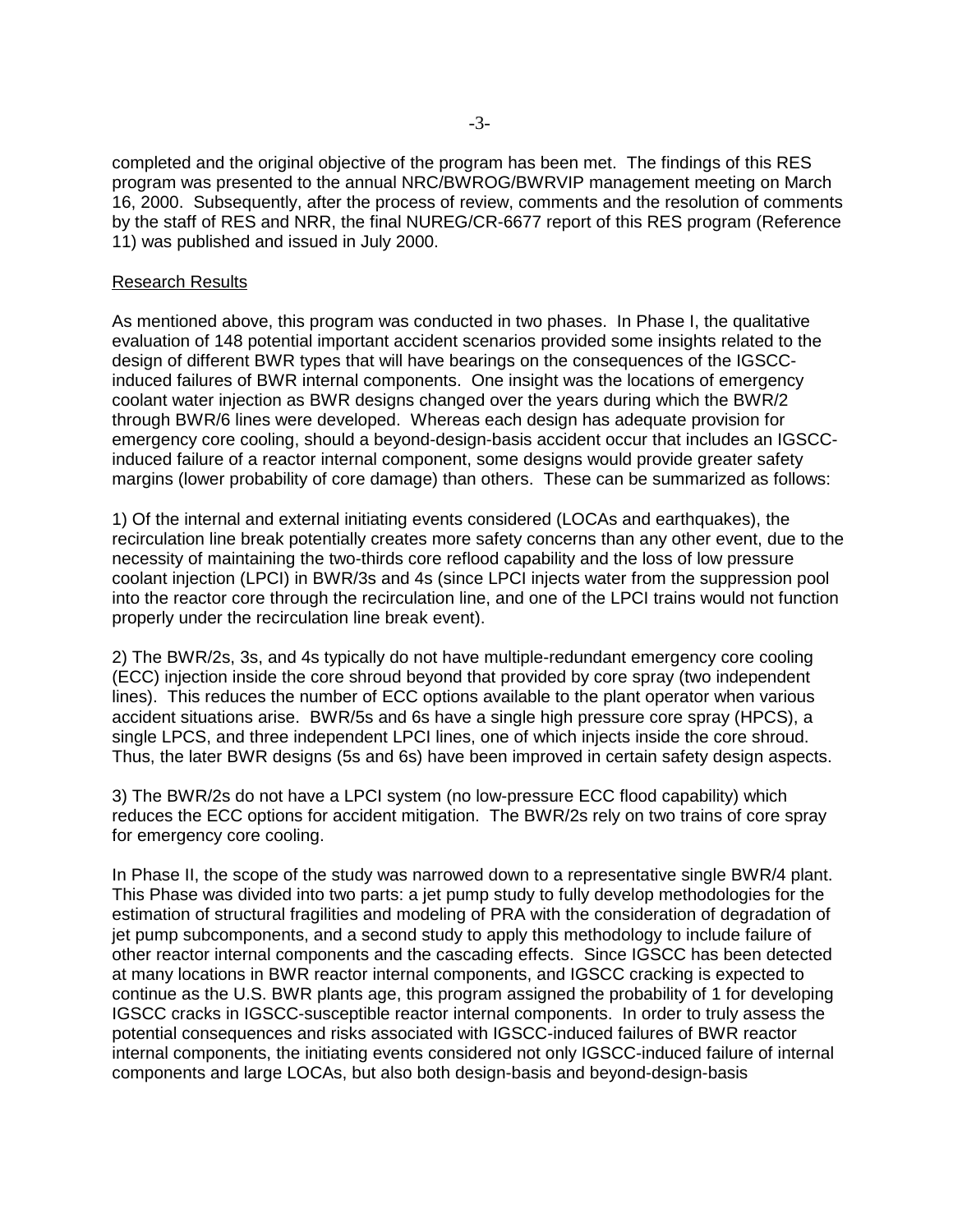earthquakes (using the plant-specific seismic hazard and in-structure response spectra). The quantitative analyses of Phase II provided the following insights:

1) Two possible types of loose parts from IGSCC-induced failure of BWR reactor internal components were identified, namely large parts that could result in cascading failure, or smaller parts that could migrate to the lower plenum and result in failure of parts of the reactor protection system (RPS) or isolated direct fuel damage. Assigning probability to smaller migrating loose parts has very high uncertainty. Based on engineering judgment and RPS functioning criterion from two safety studies (References 12 and 13), it was concluded that the smaller loose parts causing flow blockage of coolant to the fuel (thereby damaging fuel) or inhibiting control rod motion are below the PRA screening level.

2) The study identified three major accident scenario categories that should be focused on: both RPS and standby liquid control (SLC) nonfunctional; diversion and resulting inadequate coolant injection to the core; and core reflood to two-third level cannot be maintained. The 148 potential important accident scenarios were reduced to a more manageable number by focusing on the three major scenario categories and by using the quantitative PRA screening criterion. These major accident scenarios involve the most important internal components such as top guide, core plate, core spray system, jet pump, core shroud and core shroud support. However, calculations for seismic and large LOCA events indicated that components generally would not fail unless they are already severely degraded by IGSCC. Similarly, the study showed that cascading effects of large components interacting (e.g., forming a missile and causing impact) with other components in general would not damage the functionality of other components unless they are already severely degraded by IGSCC.

3) For multiple failures to occur, inspections would have to miss very severe cracking at several locations as well as having ineffective monitoring. The probability of this is estimated to be low if both inspections and monitoring are being performed in accordance with the BWRVIP aging management program.

4) Numerous BWRVIP submittals provided by NRR, including the quantitative safety assessment report (Reference 14), were reviewed in this program. In general, the calculations and estimates made in the documents submitted by the BWRVIP appear to be reasonable.

5) If no aging management program (which involves inspection, monitoring, evaluations, and repair) is in place, then a number of BWR vessel internals, if severely degraded by IGSCC, could fail either in a common mode or cascading manner, leading to an inability to insert control rods or cool the core in the event of a severe internal or external event.

6) With no credit for an aging management program which involves inspection, monitoring, evaluations, and repair (e.g., BWRVIP program), and a high probability of significant cracks developing in major reactor internal components based on operating experience to date, coupled with the initiating event frequencies and system failure frequencies in the PRA studied, an undesirable increase in the plant CDF (>5E-6/RY) is predicted.

7) With the current BWRVIP aging management program of inspection, monitoring, evaluations, and repair, there is expected to be no undesirable increase in CDF (<5E-6/RY) caused by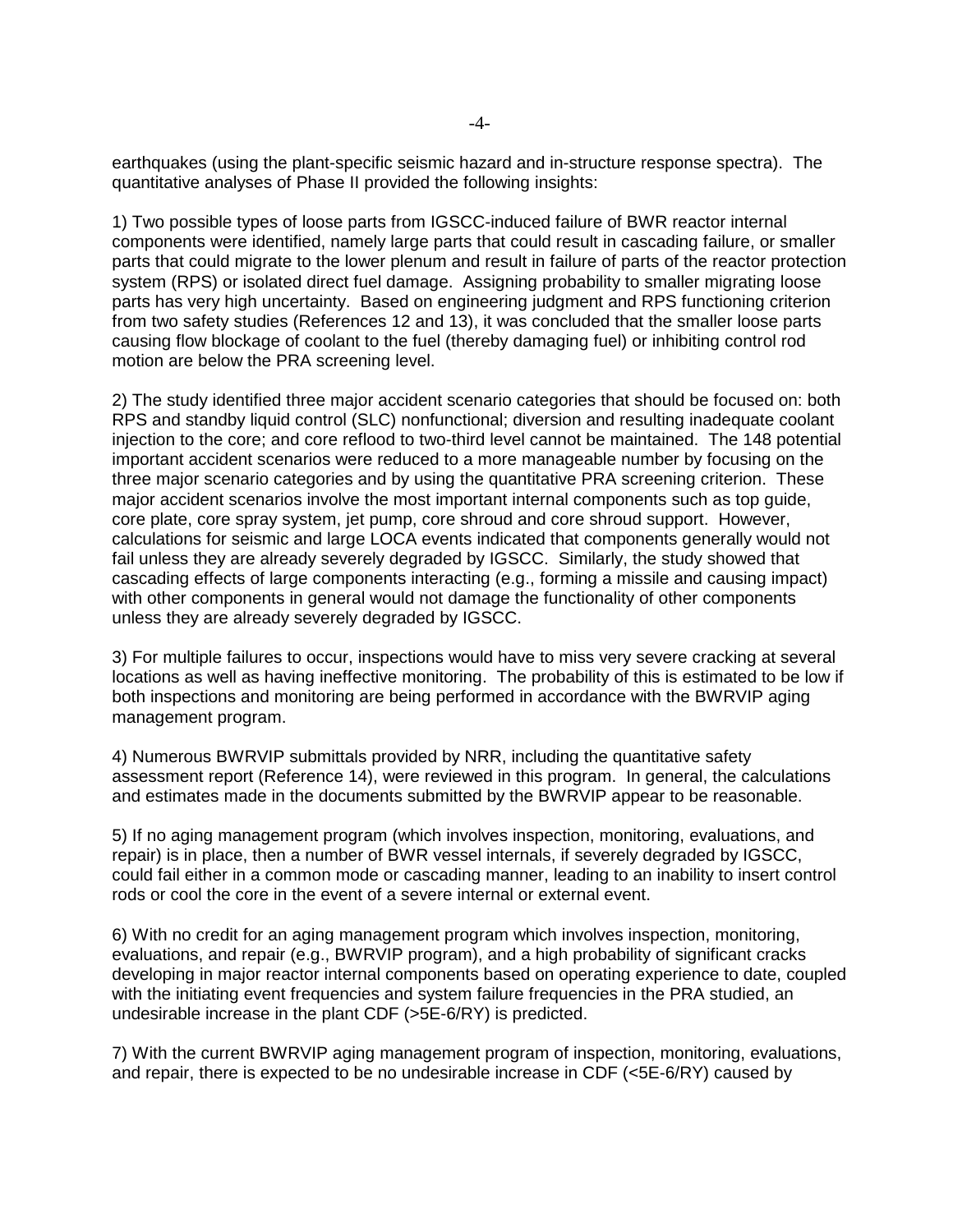failures of BWR reactor internal components. That is, IGSCC problems can be identified and evaluated or corrected in time, to preclude an undesirable increase in the CDF.

8) While this risk study was performed for a BWR/4 plant, the results should be applicable to all BWRs since the inspection and repair methods are generally the same for all types.

## Regulatory Implications

A number of BWR reactor internal components, such as top guide, core plate, core spray system, jet pump, core shroud and core shroud support, if allowed to be severely degraded by IGSCC, could potentially fail either in a common mode or cascading manner under an internal or external event (large LOCAs or earthquakes), and lead to an unacceptable increase in the plant CDF of the magnitude of 5E-6/RY or higher.

However, results of this program indicated that with the current BWRVIP aging management program of inspections, monitoring, evaluations, and repairs implemented by the licensees, and NRC/NRR's regulation and review of the BWRVIP/licensees activities, IGSCC problems could be identified, evaluated and corrected in time to preclude significant increase in CDF, i.e., the increase in CDF will be less than 5E-6/RY.

#### **Closure**

The conclusion of this study is that, the risk associated with the IGSCC of BWR reactor internal components is low given that a credible aging management program, such as the BWRVIP program of inspections, monitoring, evaluations, and repairs, is currently in place. However, absent a credible aging management program, the CDF has the potential to increase on the order of 5E-6/RY or higher.

## REFERENCES

- 1. RICSIL 054, "Core Support Shroud Crack Indications," Rev.1, General Electric Company, July 21, 1993.
- 2. Information Notice 93-79, "Core Shroud Cracking at Beltline Region Welds in Boiling Water Reactors," U.S. Nuclear Regulatory Commission, Washington, D.C., September 30, 1993.
- 3. Information Notice 94-42, "Cracking in the Lower Region of the Core Shroud in Boiling Water Reactors," U.S. Nuclear Regulatory Commission, Washington, D.C., June 7, 1994; Supplement 1, July 19, 1994.
- 4. Generic Letter 94-03, "Intergranular Stress Corrosion Cracking of Core Shroud in Boiling Water Reactors," U.S. Nuclear Regulatory Commission, Washington, D.C., July 25, 1994.
- 5. Information Notice 97-17, "Cracking of Vertical Welds in the Core Shroud and Degraded Repair," U.S. Nuclear Regulatory Commission, Washington, D.C., April 4, 1997.